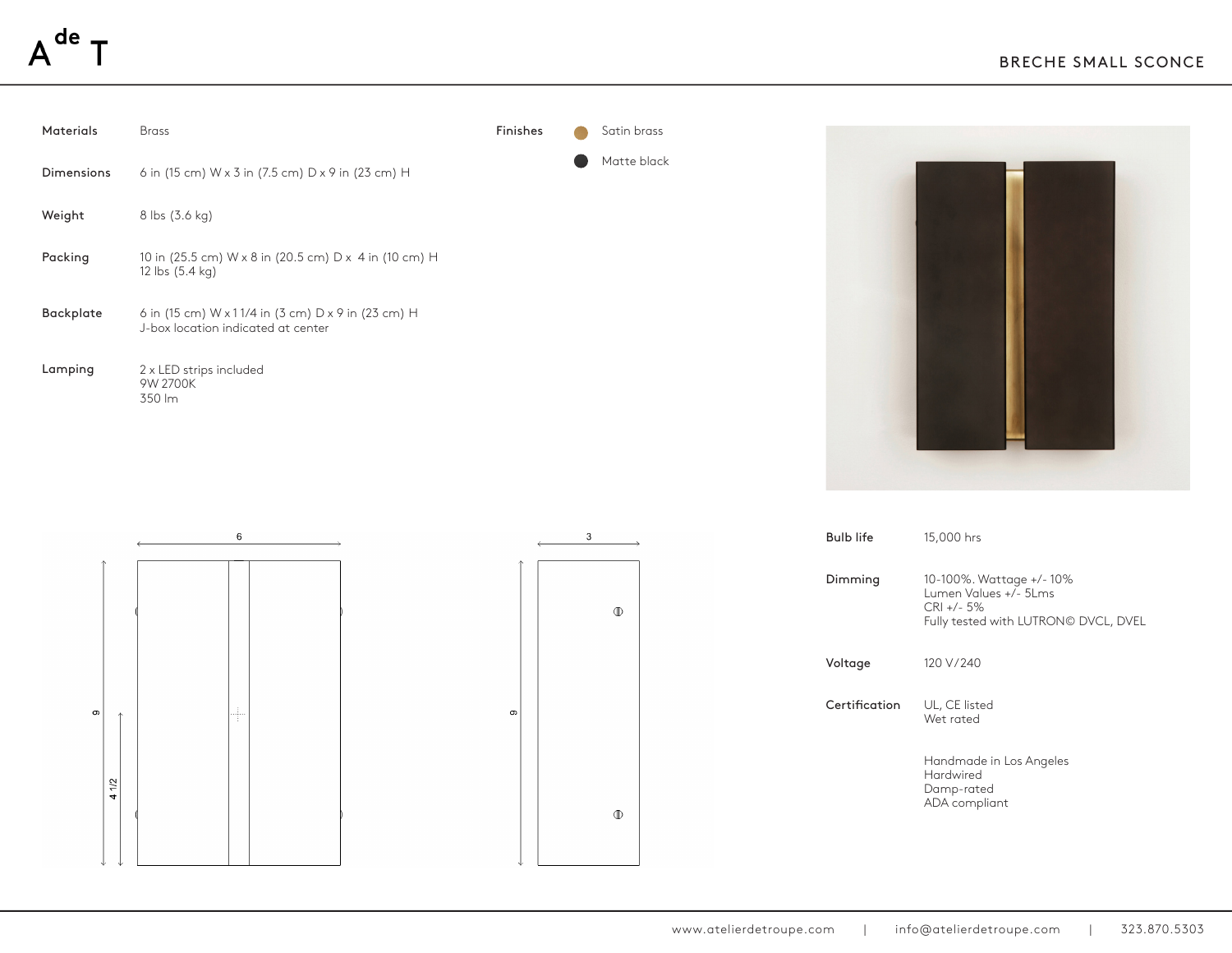





| <b>Bulb life</b> | 15,000 hrs                                                                                              |
|------------------|---------------------------------------------------------------------------------------------------------|
| Dimming          | 10-100%. Wattage +/-10%<br>Lumen Values +/- 5Lms<br>$CRI + 5\%$<br>Fully tested with LUTRON© DVCL, DVEL |
| Voltage          | 120 V/240                                                                                               |
| Certification    | UL, CE listed<br>Wet rated                                                                              |
|                  | Handmade in Los Angeles<br>Hardwired<br>Damp-rated<br>ADA compliant                                     |